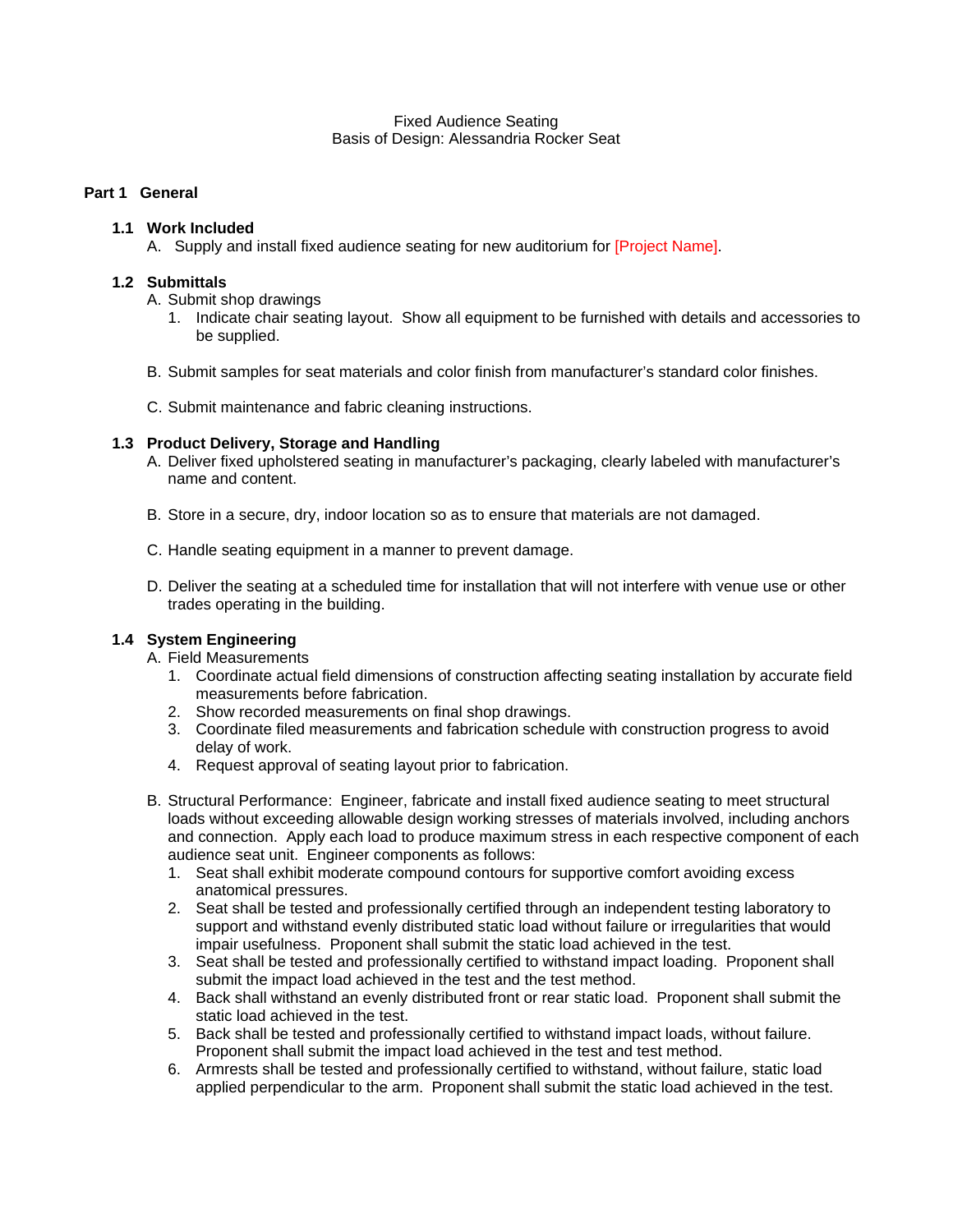C. The proponent shall submit data relating to the flammability of materials demonstrating compliance with California Technical Bulletin 117.

### **1.5 Variance**

A. Bidders are asked to identify in a list any items that are at variance with the specified product(s). This list is to include and describe any non-compliant features or components as well as any enhancements or improvements that exceed the specified product(s).

# **1.6 Warranty**

A. Provide a 5 Year Manufacturer's Warranty again defects in the manufacture of the fixed audience seating with details regarding limitation or qualifications of coverage.

# **Part 2 Products**

# **2.1 Materials**

- A. Steel Plates, Shapes, Bars: ASTM A570
- B. Drilled-in Expansion Anchors: SAE Grade 2
- C. Concealed Plywood: Hardwood Plywood ANSI/HPVA HP
- D. Exposed Plywood ANSI/HPVA HP, A Grade
- E. Medium Density Fiberboard: ANSI A208-2
- F. Plastic Laminate: NEMA LD3.1-1985, GP 48
- G. Polyurethane Foam Padding: ASTM D-3574
- H. Injection Molded Plastic: Virgin High Density Polypropylene with a melt index of 7.

#### **2.2 System**

- A. Layout: Show the number of chairs, number of rows, row spacing, seat spacing from center to center of armrests, slope of floor, rise of risers, and numbered rows and seating must be designed by winning bidder and approved by Owner prior to manufacturing.
- B. Frame: Center and sides made of rectangular section tube of 25.4mm (1") x76.2mm (3") 14gauge. with different fixing elements, stamped and stuffed with different gauge iron sheets, back support holders in a N°14 gauge, seat support in 7 gauge, arm rest support 14 gauge, foot plate to be fixed on floor in N°11 gauge. The metallic parts are welded with a MIG slag free welding system.

#### C. Seat Assembly:

- 1. Seat Rising Mechanism: Maintenance Free Gravity-Lift Seat mechanism features a full width 5/8" diameter solid steel cross shaft mounted to each standard (left and right side). Cross shaft features two 3 gauge steel stops line welded inside of seat assembly. Cross shaft is run through two self-lubricating cast nylon bearings affixed to bumper mechanism by two machine screws each. Bumper mechanism is affixed with neoprene stops on each side for quiet operation.
- 2. Upholstery: Comprised of 5" thick 50/55 kg./m3 foam padding over a woven nylon chafe barrier applied to a high-impact, injection molded polypropylene frame with five serpentine, no-sag springs. Sewn, upholstered cover is stretched over the top of the seat unit and attached on the underneath of the seat frame structure. As installed, seat height to be 17-1/8".
- 3. Shell: Seat shell assembly made of injection molded high-density polypropylene in the color selected by the Owner.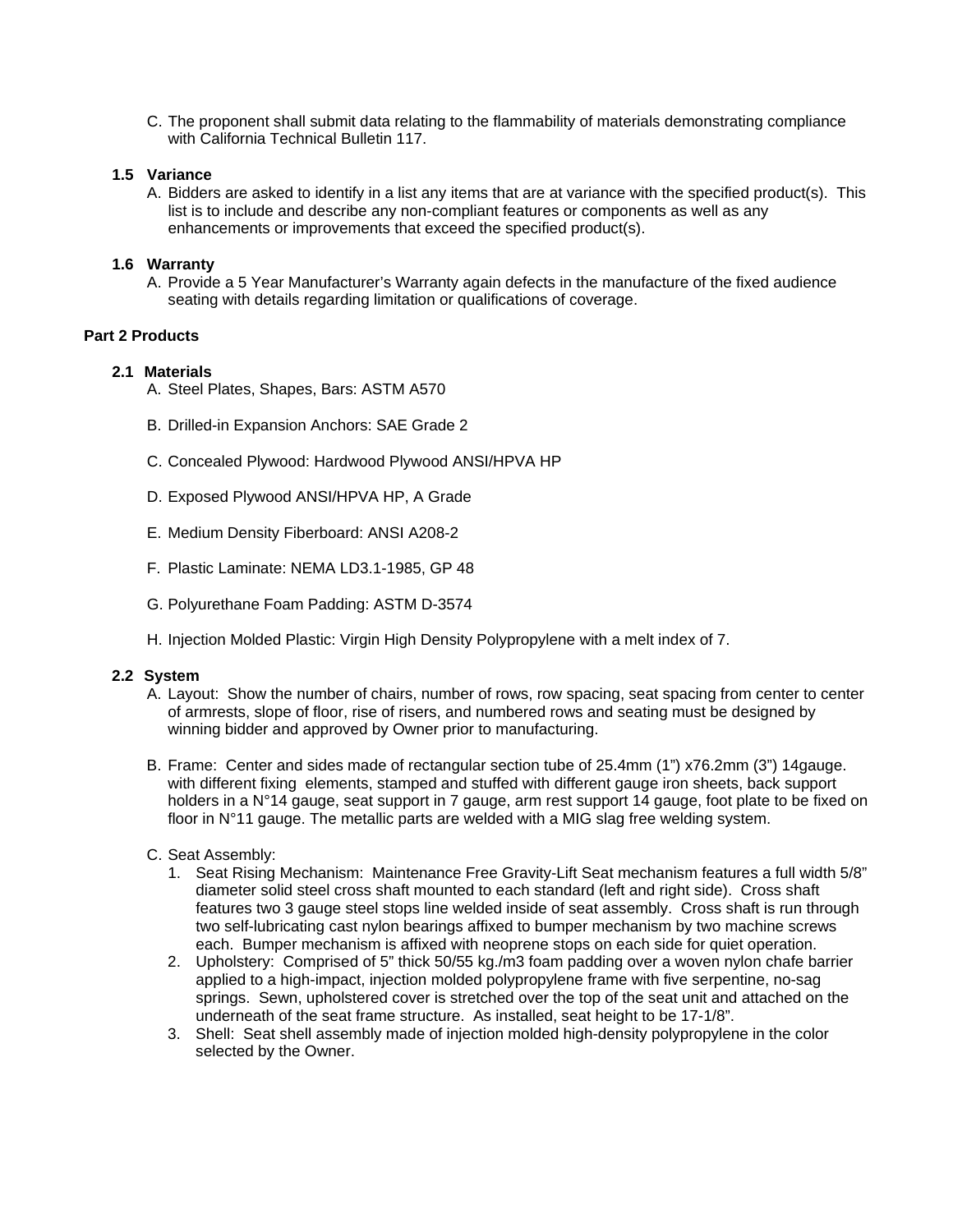- D. Back:
	- 1. Outer Back: High-impact injection molded outer shell with return cuff on sides and top to protect fabric. As installed, total back height to be 35" [38 1/2", 40 1/2", 42", 44"].
	- 2. Upholstery: 3" Thick 50/55 kg/m3 foam back rest affixed to injection molded, high-density polypropylene inner back with ¼" reinforced ribbing with compound curve and integrated lumbar support for comfort.
- DI. Rocker Mechanism
	- 1. Patented rocker mechanism compounded by high resistance rubber holding two iron plates (top and bottom) with vulcanized assembly screws that allow for variable rocking distance.
- DII. Aisle Panels [Special Ends Available]: Tapered, 3/4 length, metal encased panel with fabric or plastic laminate insert as selected by Architect.
- DIII. Armrests: Located at aisle and intermediate standards. High impact polypropylene injected with multi-ribbed inner side and textured outer side. Color selected by the Owner.

# **2.3 Upholstery Fabric:** [Fabric Manufacturer / Pattern / Color]

#### **2.4 Accessories**

- A. Seat and Aisle Plates: Manufacturer's standard seat numbers securely fastened to front edge recess in seat shell and row letters/numbers securely fastened to top rear surface of aisle armrest.
- B. ADA Aisle Ends: ADA aisle ends to be lift-arm aisle ends with clearly identifiable labels indicating "handicapped" seating. Lift-arms are designed to raise to an upright position allow side entry into chair. Decorative end panel requirements are waived for ADA aisle ends. Total to be 5% of all aisle ends adjacent to aisle.
- C. Movable Seating: Seating mounted to 14 gauge, 1" diameter steel tube frame with powder coat finish.  $\frac{1}{4}$ " Threaded anchors welded to anti-tip free standing base. Heavy duty anti-slip rubber glides. Anti-tip base will be balance to prevent tipping under normal use.
- D. Aisle Lighting: Tivoli LED Aisle Lights, 12VDC, 4 lamps per fixture
- E. Extra Stock:

#### **2.5 Shop Finishes**

- A. Steel Finish: Metal shall be chemically cleaned in an iron phosphate wash system. Then applied with an electrostatically sprayed high solids enamel to yield a minimum dry film thickness of 1.5 mils. Enamel shall be baked 15 minutes in a 300 degree oven.
- B. Injection Molded Polypropylene: Shall be pigmented in one of manufacturer's standard colors and have a textured face.
- C. Powder Coating Color: Shall be per manufacturer's standards. Seating contractor shall submit color samples to Owner for approval prior to manufacturing.

#### **2.6 Fastenings**

- A. Welds: Performed with MIG welding systems in ISO-9001:2000 certified facility.
- B. Structural Connections: Secured by structural bolts with torque lock nuts or free-spinning nuts in combination with lock washers. The use of self-tapping bolts or screws without locking nuts is unacceptable for structural connections.
- **C.** Concrete Floor Attachment: Chair standards shall each be attached by means of two ¼" Hilti KB-3 expansion bolts set in holes drilled to a depth of not less than 1-1/2".